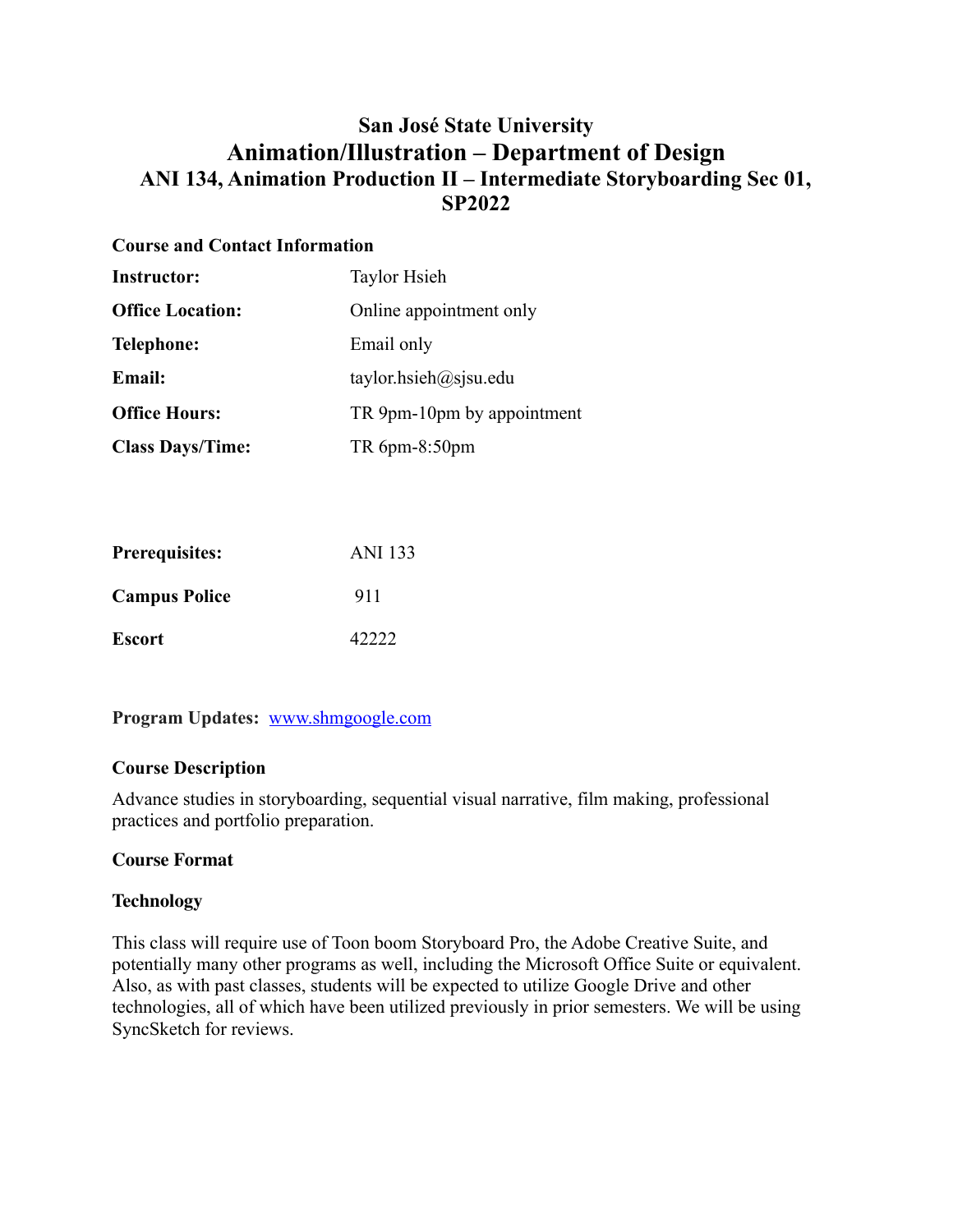### **Class Messaging**

Messages to the class will be sent through email. Important course materials such as the syllabus, major assignment handouts, etc. may be found on the class Google Drive.

#### **Additional Information:**

Intermediate Storyboarding for Animation and Film - Developing story ideas and understanding visual storytelling language used in film and animation.

This course will continue to explore the process of developing ideas for film and animation. Course work will include creating artwork for the visual interpretation of provided concepts as well as developing original ideas. In addition to conceptual exercises, students will continue to practice drawing and the use of cinematic language. Class time will be divided into lecture, in-class exercises, and critique, during which discussion and participation will be encouraged. Students will be required to complete homework assignments and presentations in the form of pitches.

This course will also put an emphasis on the development of professional practice: meeting deadlines, following direction, time management, professional conduct, and the submission of the highest level of work.

### **Course Goals Course Learning Outcomes (CLO)**

Upon successful completion of this course, students will be able to:

- 1. Demonstrate an advanced understanding of the visual language of cinematic storytelling.
- 2. Demonstrate the ability to translate a story idea into a visual sequence.
- 3. Successfully incorporate reference into their storyboard workflow.
- 4. Demonstrate an ability to create high quality storyboards in a variety of styles.

### **Other technology requirements / equipment / material (REQUIRED)**

- Computer with Toon Boom Storyboard Pro
- Wacom tablet (or other drawing tablet).

As part of the SJSU Animation/Illustration program, in this class, it is expected that you possess Toon Boom Storyboard Pro and will utilize it at some point in executing your projects for this class. It should be installed on your laptop along with the Adobe Creative Suite and Microsoft Office Suite.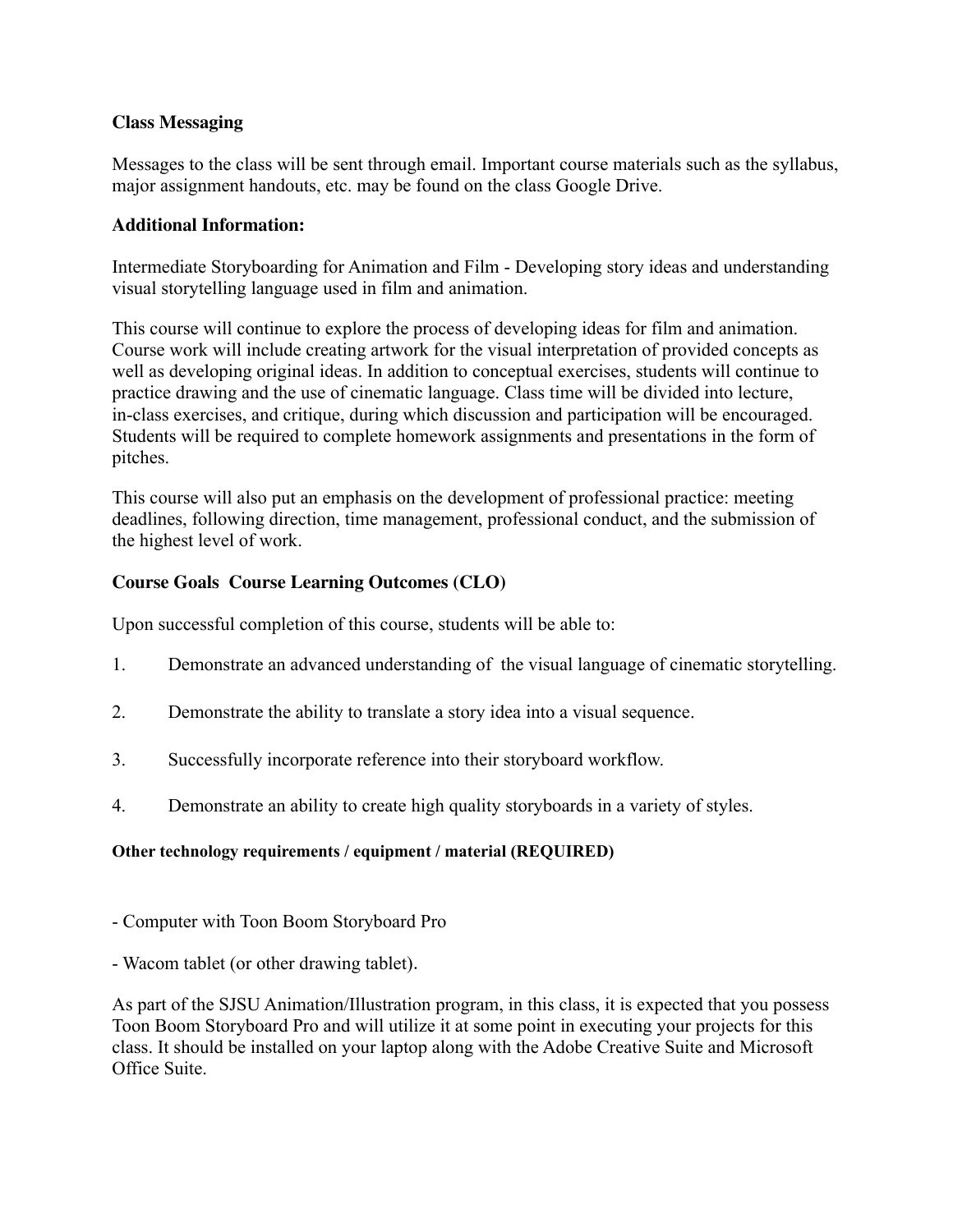Students can download Adobe software here: <https://www.sjsu.edu/ecampus/teaching-tools/adobe/students/index.html>

## **Library Liaison (Optional)**

*For assistance in finding library resources, you may consult:*

*http://libguides.sjsu.edu/animation*

*and/or contact MLK Librarian Elisabeth Thomas. (elisabeth.thomas@sjsu.edu, or 408-808-2193.*

### **Room / Lab Rules**

In addition to the standing rules that apply to all ANI rooms and computer labs, the BFA lab is exclusive to BFA students. Other students must have faculty approval to work in the BFA lab.

#### **Course Requirements and Assignments**

SJSU classes are designed such that in order to be successful, it is expected that students will spend a minimum of forty-five hours for each unit of credit (normally three hours per unit per week), including preparing for class, participating in course activities, completing assignments, and so on. More details about student workload can be found in University Policy S12-3 at http://www.sjsu.edu/senate/docs/S12-3.pdf.

- Weekly Story Assignments: Will be done digitally.

- Storyboard Project #1: Creating a self contained story sequence through use of self created and/or online reference materials.

- Storyboard Project #2: Creating an entertaining action storyboard sequence within the guideline provided.

- Storyboard Project #3: Modify a provided story synopsis into a storyboard sequence, adding character(s), story, and entertaining elements to enhance the story.

- - IN-CLASS Exercises: Throughout the semester, there will also be various in-class exercises and activities.

### **Final Examination or Evaluation**

Final Evaluation will include a final screening and discussion of Storyboard Project #3.

NOTE that University policy F69-24 at http://www.sjsu.edu/senate/docs/F69-24.pdf states that "Students should attend all meetings of their classes, not only because they are responsible for material discussed therein, but because active participation is frequently essential to insure maximum benefit for all members of the class. Attendance per se shall not be used as a criterion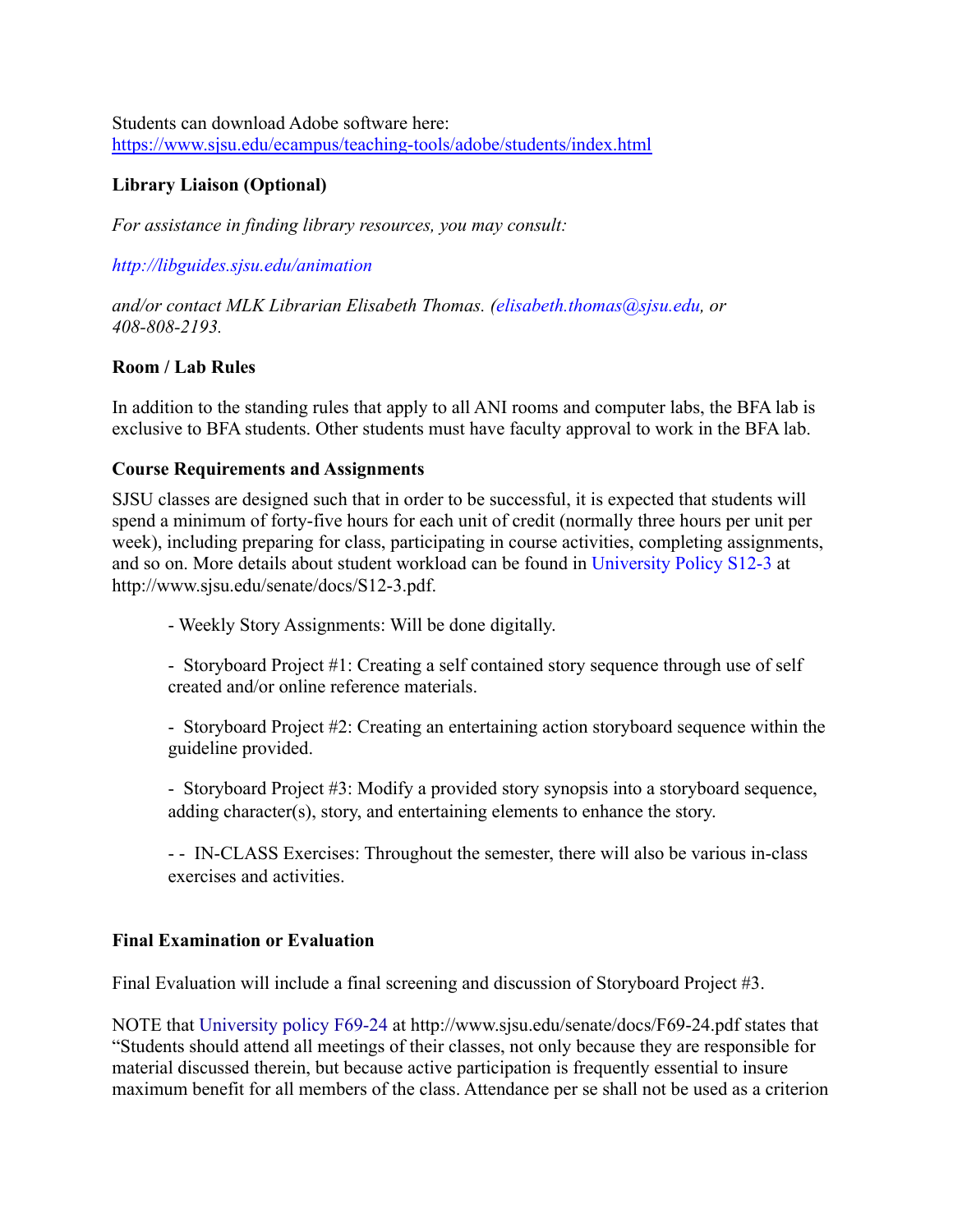for grading."

### **Grading Information (Required)**

#### **Determination of Grades**

Obviously, the quality of the work, both conceptually and its final execution, is the primary component of the grade; but as mentioned above, the student's grade is also determined by his/her professional attitude, conduct, work ethic, and ability to meet deadlines and the challenges posed by the assignments. Above all, students are graded on the intelligence they demonstrate while they pursue, question, attempt, evaluate, struggle, succeed and/or fail at their assignments. *Two or more missing assignments over the course of the semester almost guarantees a low class grade—turn in the work!*

Grades may be reviewed privately at any time by arranging a meeting with the instructor. If you want to know your grade—ask.

#### **Late Policy**

There are no make-up assignments. Late assignments will only be accepted if previous arrangements have been made with the instructor at least two days before the assignment is due. Voice mails do not constitute a previous arrangement, nor do midnight emails. If you must be absent, arrange to have someone else turn in your work for you. It is your responsibility. Treat it as you would a professional assignment. Deadlines can be adjusted without hurting your professional reputation; but only if an artist has demonstrated good faith and has given his client generous notice. Regardless, late assignments, even if accepted as above, will be given a lower grade.

25% Class Participation & Exercise 10% Weekly Story Panel 15% Project #1 15% Project #2 15% Project #3 20% Project #4

For further information about classroom activities, please refer to any handouts distributed for assignments. (Available in the class Google Group.)

#### **Classroom Protocol**

#### **Animation/Illustration Program Policies**

- Students must arrive to class on time with materials ready to work.
- Cell phones must be silenced.
- Private conversations during lectures and class discussions are not permitted.
- No checking email or using laptops for activities unrelated to the class.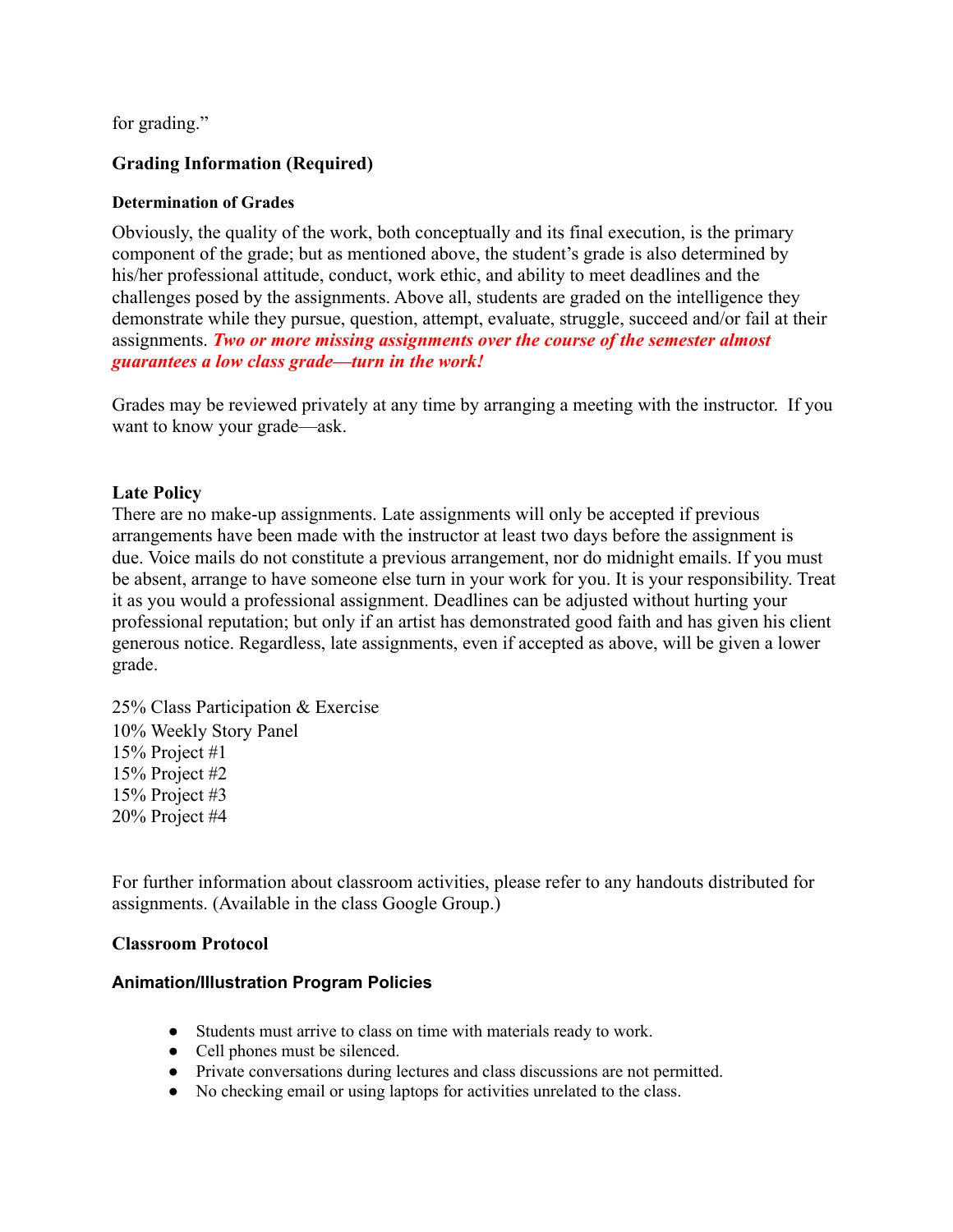- No playing personal audio through speakers, use headphones only.
- Do not prop open any doors.
- Do not leave valuable items unattended.
- Do not leave the classroom without cleaning your area.
- Be courteous to others, keep private conversations quiet.
- Aromatic foods are not allowed in any of the classrooms or labs.
- Please be attentive to your personal hygiene.

#### **Computer Labs: Violation of rules will result in loss of lab access for the whole semester**

- No food or beverages by the workstations.
- Do not change the connections on the equipment.
- Do not move any equipment in the lab.
- No traditional painting.

#### **Class Online Policies**

- · Students must arrive to class on time ready to work.
- · Always have your camera on (unless you absolutely can't).
- · Upload a profile pic of yourself to your Zoom account.
- · DO NOT ENGAGE IN SOCIAL MEDIA during class (unless is required by your instructor).
- · If using a virtual background, please make sure it is appropriate.

### **University Policies (Required)**

Per University Policy S16-9 *(http://www.sjsu.edu/senate/docs/S16-9.pdf)*, relevant information to all courses, such as academic integrity, accommodations, dropping and adding, consent for recording of class, etc. is available on Office of Graduate and Undergraduate Programs' Syllabus Information web page at <http://www.sjsu.edu/gup/syllabusinfo/>

# **ANI 134, Animation Production II – Intermediate Storyboarding, Sec 01, SP2021**

# **Course Schedule (Subject to change)**

| Week              | Date | <b>Topics, Readings, Assignments, Deadlines</b>                      |
|-------------------|------|----------------------------------------------------------------------|
| <i>(Optional)</i> |      | $\mid$ (If appropriate, add any extra column(s) to meet your needs.) |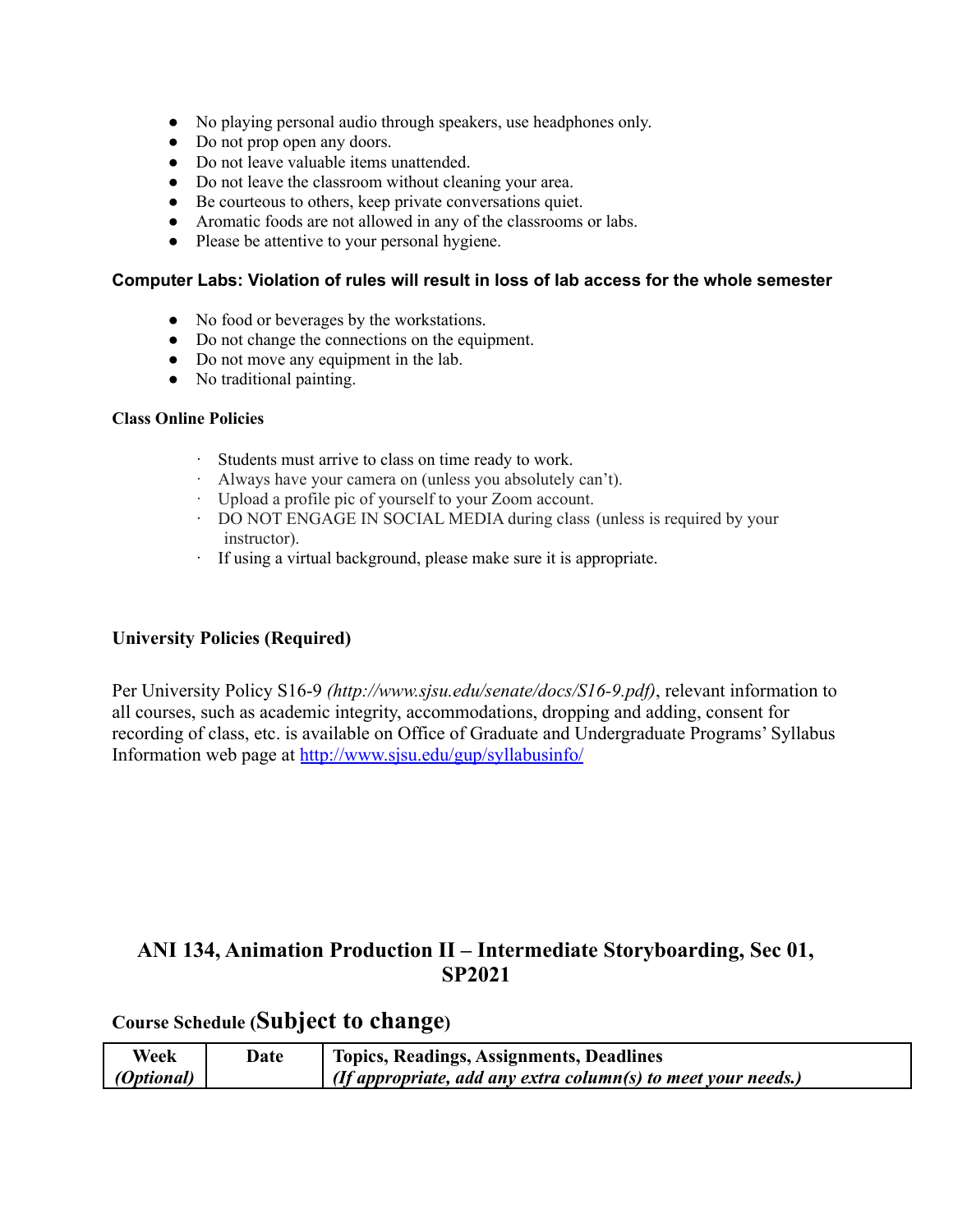| 1              | 1/27/2022 | LECTURE: Self Intro: Who you are? Why do you want to do story?        |
|----------------|-----------|-----------------------------------------------------------------------|
|                |           | What do you want to learn from this class?                            |
|                |           | $\circ$ Class intro & Overview                                        |
|                |           | <b>EXERCISE:</b> Shooting Reference Photos                            |
|                |           | <b>ASSIGNMENT:</b> Assignment #1 intro                                |
| $\overline{2}$ | 2/01/2022 | LECTURE: Storyboarding refresher<br>$\bullet$                         |
|                |           | <b>EXERCISE:</b> Film study<br>$\bullet$                              |
| $\overline{2}$ | 2/03/2022 | REVIEW: Assignment# 1 pitch and review#1<br>$\bullet$                 |
|                |           | <b>LECTURE:</b>                                                       |
|                |           | <b>Camera Framing Tips</b><br>$\circ$                                 |
|                |           | Story flows. How to set up your shots<br>$\circ$                      |
|                |           | <b>ASSIGNMENT:</b> Weekly panel assignment<br>$\bullet$               |
| $\overline{3}$ | 2/08/2022 | REVIEW: weekly panel assignment review<br>$\bullet$                   |
|                |           | LECTURE: Thinking outside the box.<br>$\bullet$                       |
|                |           | <b>GROUP EXERCISE:</b> Gag Session!<br>$\bullet$                      |
| 3              | 2/10/2022 | <b>REVIEW:</b> Assignment #1 review #2<br>$\bullet$                   |
|                |           | LECTURE: Storyboarding tips video                                     |
|                |           | <b>EXERCISE: Film Study</b>                                           |
| $\overline{4}$ | 2/15/2022 | <b>REVIEW:</b> Assignment #1 due & Presentation<br>$\bullet$          |
|                |           | <b>ASSIGNMENT:</b> Assignment #2 intro<br>$\bullet$                   |
| $\overline{4}$ | 2/17/2022 | <b>REVIEW:</b> Weekly panel assignment review<br>$\bullet$            |
|                |           | <b>LECTURE:</b> Acting and Gestures<br>$\bullet$                      |
|                |           | <b>EXERCISE:</b> film study<br>$\bullet$                              |
| 5              | 2/22/2022 | <b>REVIEW:</b> Assignment #2 review #1<br>$\bullet$                   |
|                |           | <b>LECTURE: TBA</b>                                                   |
|                |           | <b>EXERCISE:</b> What's next?<br>$\bullet$                            |
| $\overline{5}$ | 2/24/2022 | <b>REVIEW:</b> Weekly Panel review<br>$\bullet$                       |
|                |           | LECTURE: Storyboarding tips video<br>$\bullet$                        |
| 6              | 3/01/2022 | REVIEW: Assignment #2 review #2<br>$\bullet$                          |
|                |           | LECTURE: Push your Acting                                             |
|                |           | <b>EXERCISE: 9 Panels</b><br>$\bullet$                                |
| 6              | 3/03/2022 | <b>REVIEW:</b> Assignment #2 due & Presentation<br>$\bullet$          |
|                |           | <b>ASSIGNMENT:</b> Assignment #3 intro<br>$\bullet$                   |
| 7              | 3/08/2022 | <b>REVIEW:</b> Weekly panel assignment review                         |
|                |           | <b>LECTURE:</b> Storyboard Style and how to board action<br>$\bullet$ |
|                |           | <b>GROUP EXERCISE:</b> Gag session!<br>$\bullet$                      |
| $\overline{7}$ | 3/10/2022 | <b>REVIEW:</b> assignment #3 review #1<br>$\bullet$                   |
|                |           | LECTURE: Keep it simple                                               |
|                |           | <b>EXERCISE: Film Study</b><br>$\bullet$                              |
| 8              | 3/15/2022 | <b>REVIEW:</b> Weekly panel assignment review<br>$\bullet$            |
|                |           | LECTURE: One on One and Work in Class<br>$\bullet$                    |
| 8              | 3/17/2022 | <b>REVIEW:</b> Assignment #3 review #2<br>$\bullet$                   |
|                |           | LECTURE: Storyboarding process video<br>$\bullet$                     |
|                |           | <b>EXERCISE: Film Study</b><br>$\bullet$                              |
| 9              | 3/22/2022 | REVIEW: Weekly panel assignment review<br>$\bullet$                   |
|                |           | <b>LECTURE:</b> Feature vs TV<br>$\bullet$                            |